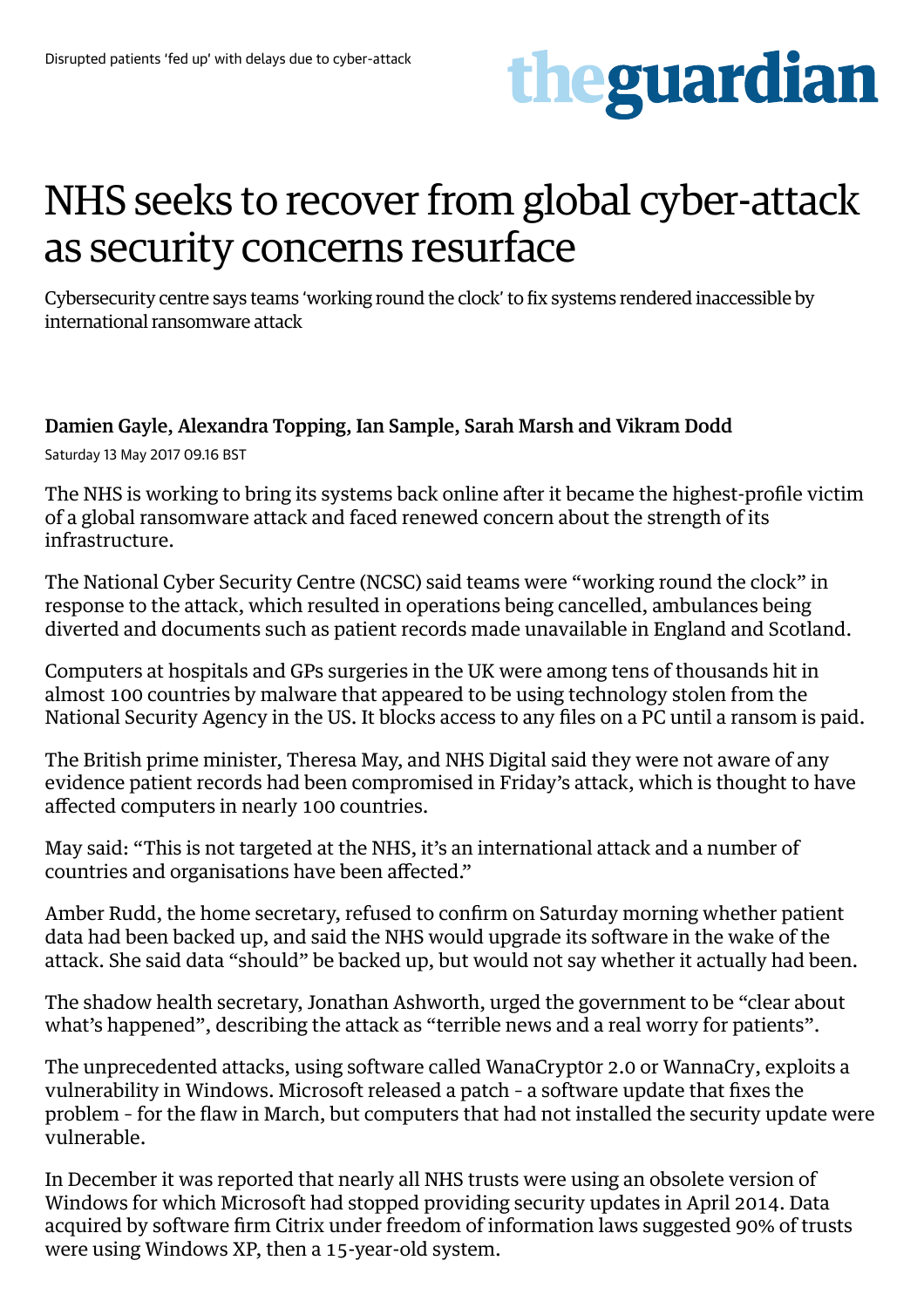It is not known how many computers across the NHS today are still using Windows XP or recent variants Windows 8 and Windows 10.

About 40 NHS organisations are though to have been affected by Friday's bug, which was released the day after a doctor warned that NHS hospitals needed to be prepared for an incident precisely of the kind seen.

In an article published in the British Medical Journal, Dr Krishna Chinthapalli, a neurology registrar at the National Hospital for Neurology and Neurosurgery in London, said hospitals "will almost certainly be shut down by ransomware this year".

Ross Anderson, of Cambridge University, said the "critical" software patch released earlier this year may not have been installed across NHS computers. "If large numbers of NHS organisations failed to act on a critical notice from Microsoft two months ago, then whose fault is that?" Anderson said.

Alan Woodward, a visiting professor of computing at the University of Surrey, said the attack's success was "likely to be because some organisations have either not applied the patch released by Microsoft, or they are using outdated operating systems."

NHS Digital said on Friday night it was unable to comment on the suggestion.

Marco Cover, a systems security researcher, said critics should take into account the complexity of keeping systems up to date. "It's easy to blame people who don't upgrade," he said. "But in practice things are often more complicated: operations teams may not touch legacy systems for a number of reasons. In some cases they may even be unaware that such legacy systems are running in their infrastructure."

The same malicious software that hit NHS networks attacked some of the largest companies in Spain and Portugal, including phone company Telefónica, and has also been detected on computers in Russia, Ukraine and Taiwan among other countries. The international shipping company FedEx was also affected.

Kaspersky Lab, a cybersecurity company based in Moscow, estimated that 45,000 attacks had been carried out in 99 countries, mostly in Russia. In a blogpost, [it added](https://securelist.com/blog/incidents/78351/wannacry-ransomware-used-in-widespread-attacks-all-over-the-world/) that the totals could be "much, much higher".

In the UK, computers in hospitals and GP surgeries simultaneously received a pop-up message demanding a ransom in exchange for access to the PCs.

A warning was circulated on Friday within at least one NHS trust of "a serious ransomware threat currently in circulation throughout the NHS", but the attack proved impossible to stop. Patient records, appointment schedules, internal phone lines and emails were rendered inaccessible and connections between computers and medical equipment were brought down. Staff were forced to turn to pen and paper and to use their own mobile phones.

Last year the government established the NCSC to spearhead the country's defences. In the three months after the centre was launched, there were 188 "high-level" attacks as well as countless lower-level incidents. The chancellor, Philip Hammond, disclosed in February that the NCSC had blocked 34,550 potential attacks targeting UK government departments and members of the public in six months.

The Patients Association condemned the criminals behind Friday's attack, and said lessons from earlier incidents had not been learned. "It has long been known that the NHS struggles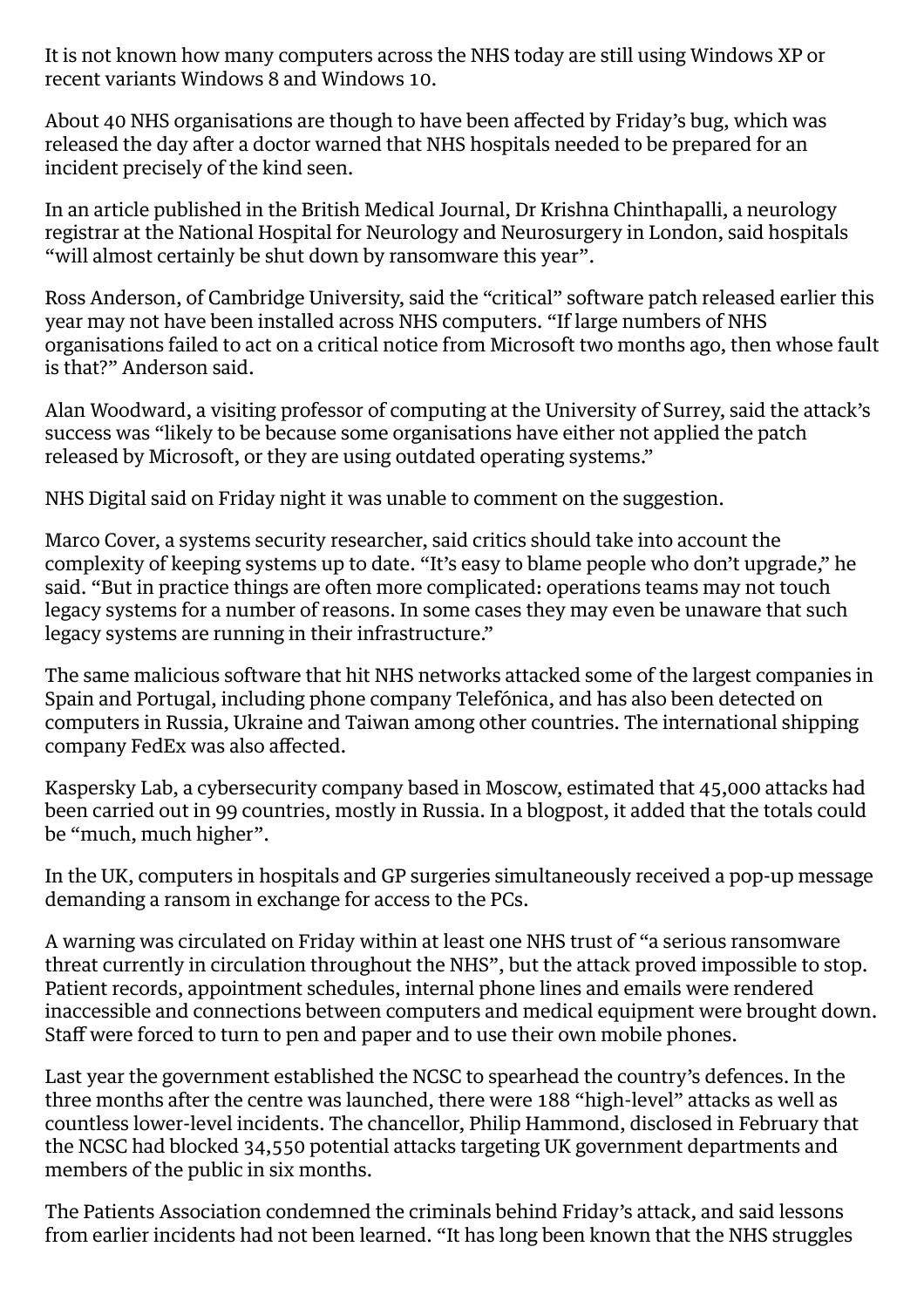with IT in multiple respects and that this includes serious security problems," it said.

Infected computers show a message demanding a \$300 (£233) ransom per machine to be paid to a Bitcoin wallet address. It says: "Many of your documents, photos, videos, databases and other files are no longer accessible because they have been encrypted. Maybe you are busy looking for a way to recover your files, but do not waste your time. Nobody can recover your files without our decryption service.

"You only have three days to submit the payment. After that the price will be doubled. Also if you don't pay in seven days, you won't be able to recover your files forever."

NHS Digital confirmed that a "number of NHS organisations" had been affected and refused to confirm or deny reports that put the total as high as 40. "The investigation is at an early stage but we believe the malware variant is Wanna Decryptor," it said. "At this stage, we do not have any evidence that patient data has been accessed. We will continue to work with affected organisations to confirm this.

"NHS Digital is working closely with the National Cyber Security Centre, the Department of [Health](https://www.theguardian.com/society/health) and NHS England to support affected organisations and to recommend appropriate mitigations."

British law enforcement agencies said they believed the attack was criminal in nature, as opposed to a cyber-attack by a foreign power, and was being treated as serious but without national security implications.

One NHS worker, who asked to remain anonymous, said the attack began at about 12.30pm and appeared to have been the result of phishing. "The computers were affected after someone opened an email attachment. We get a lot of spam and it looks like something was sent to all the trusts in the country. Other hospitals have now been warned not to open these emails – all trusts communicate with each other."

Another NHS worker, who works at an Essex hospital and also asked to remain anonymous, said her team's computers went down at about 2pm. "We were told to shut down, take out network cables and unplug the phones," she said. "A message came up for just one of our team about the fact that all the files would be wiped in two hours unless we gave \$300 in bitcoins."

Dr Chris Mimnagh, a GP in Liverpool, said his surgery had "severed links" to the wider NHS network as a precaution. He said: "Unable to access our clinical system – as a precaution our area has severed links to the wider NHS, which means no access to our national systems, no computers means no records, no prescriptions, no results. We are dealing with urgent problems only. Our patients are being very understanding so far."

Lorina Nash, 46, from Hertfordshire, was bringing her mother for an appointment at Lister hospital in Stevenage when systems went down. "We have been here since 12.30pm and the computers were affected at about 12pm – patients are still waiting around but most of the A&E patients have been sent to other hospitals. I have never seen accident and emergency so empty.

"They gave my mum a blood test but have had to send her blood to Cambridge by courier for testing. They said it could take two or three hours before it comes back with a result."

Dr Asif Munaf, a gastroenterologist at Chesterfield hospital, said there was a backlog of patients in its A&E, which he said had been badly affected because it was unable to book new patients on the system.